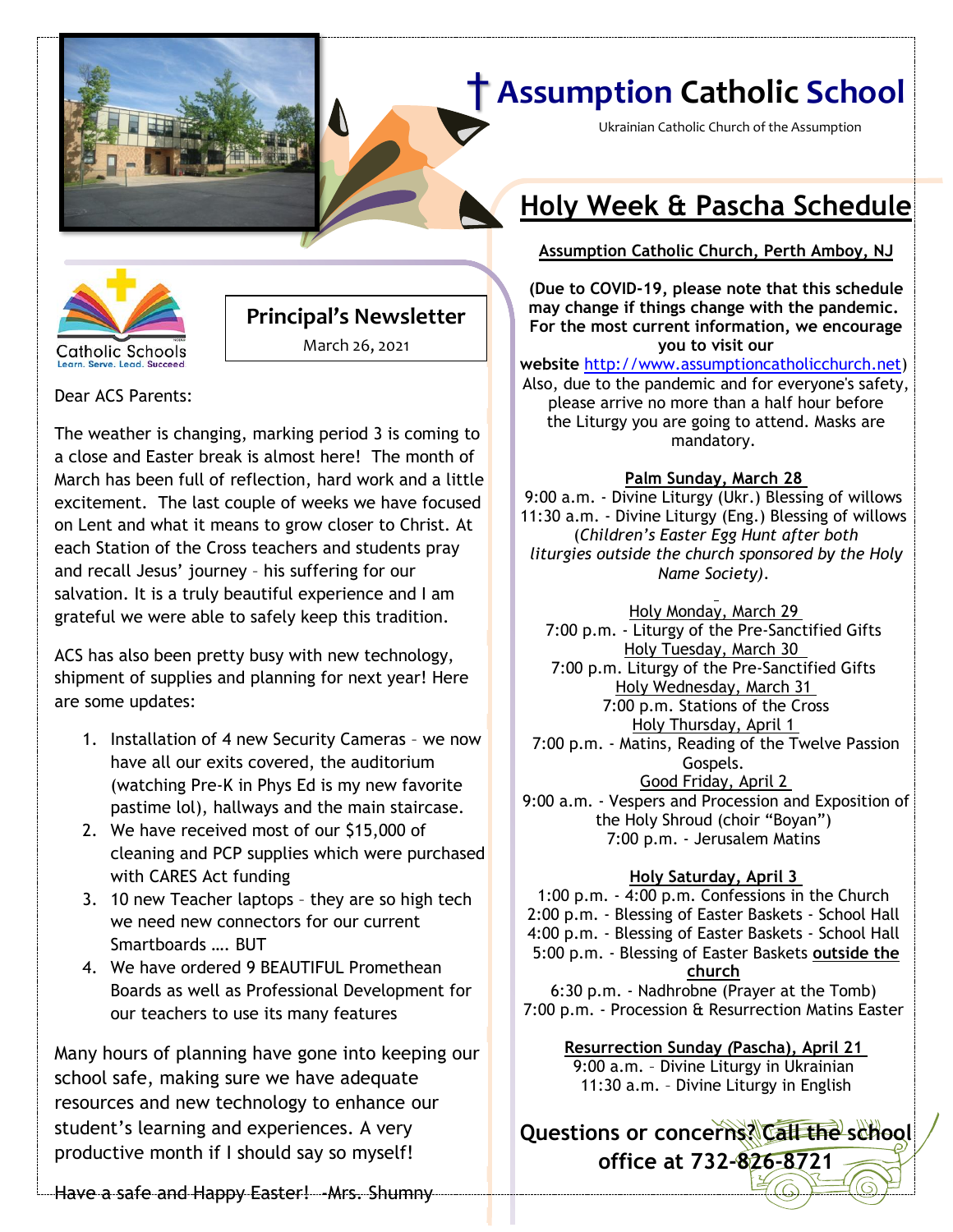**Dates to Remember:**



**March 30th Tuesday, will be our Pizza and Phys. Ed day: WEAR GYM CLOTHES!**  \*\*\*\*PIZZA MONEY DUE BY MONDAY!



**March 31st Wednesday, 12 noon dismissal grades K-2, 12:30 dismissal grades 3-8**

> **April 1 – April 9th Easter Break WE RETURN Monday, APRIL 12TH**

**April 15th Thursday, Parent Teacher Conferences: 12 noon dismissal grades K-2, 12:30 dismissal grades 3-8 GOOGLEMEET CONFERENCES ONLY – info sent home Wed.**

**April 16th Friday, No Classes Bishop's Holiday**

### **From the Office:**

\*Please call Mrs. Phyllis Kwiecinski: 732-826-8721 with any billing questions.

\* Aftercare Bills for February are PAST DUE – March bills will go out after Easter break. Please send in payment labeled with child's name/grade.

\*Pizza lunch must be pre-paid by Tuesday – NO EXCEPTIONS!

## **FSA Corner:**

**\*Gertrude Hawk Candy – Any issues with orders please call 1-800-822-2032 ASAP!**

### **8 th Grade Corner:**

**\*Please send in \$2 for our Seminarian that we have adopted and are sending cards and helping with costs.**

# **\*Easter Food Drive – Last Day is Tuesday!!!**